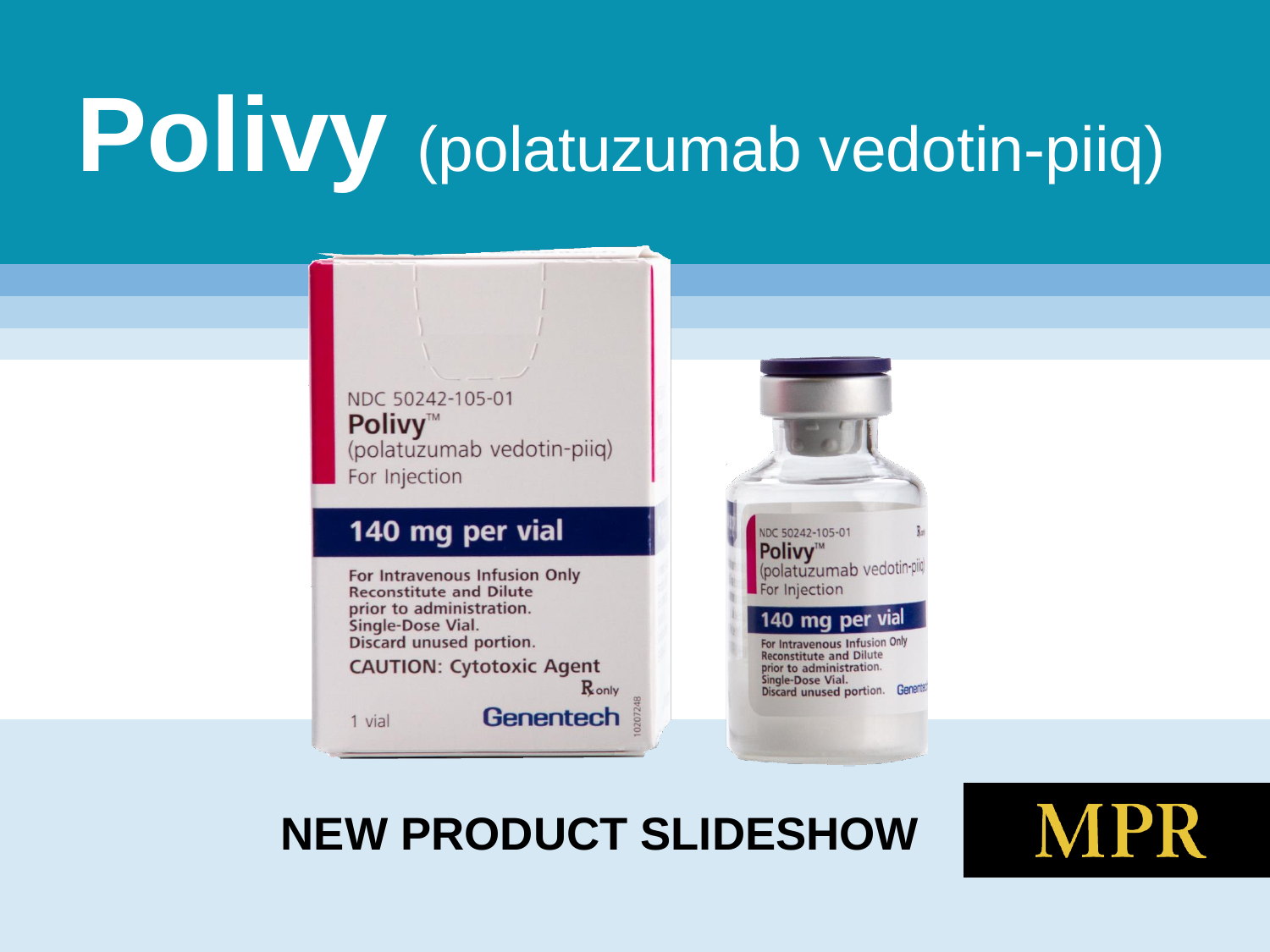#### **Introduction**

- **Brand name: Polivy**
- **Generic name: Polatuzumab vedotin-piiq**
- **Pharmacological class:** CD79b-directed antibody-drug conjugate
- **Strength and Formulation:** 140mg; per vial; lyophilized pwd for IV infusion after reconstitution and dilution; preservative-free
- **Manufacturer:** Genentech
- **How supplied:** Single-dose vial—1
- **Legal Classification:** Rx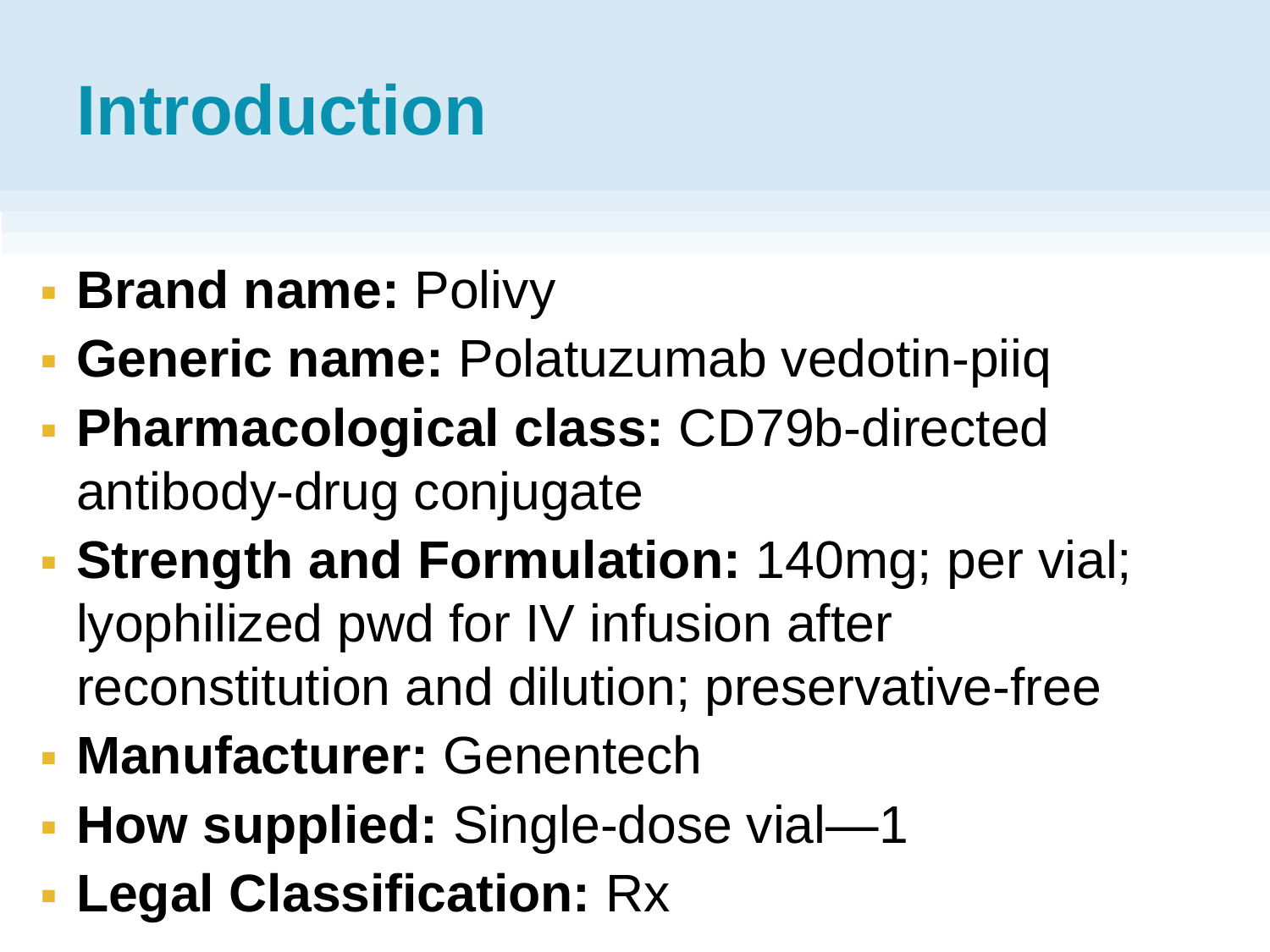## **Polivy**

NDC 50242-105-01 **Polivy™** (polatuzumab vedotin-piiq) For Injection

#### 140 mg per vial

For Intravenous Infusion Only **Reconstitute and Dilute** prior to administration. Single-Dose Vial. Discard unused portion.

**CAUTION: Cytotoxic Agent** 

Ronly

Genentech

1 vial

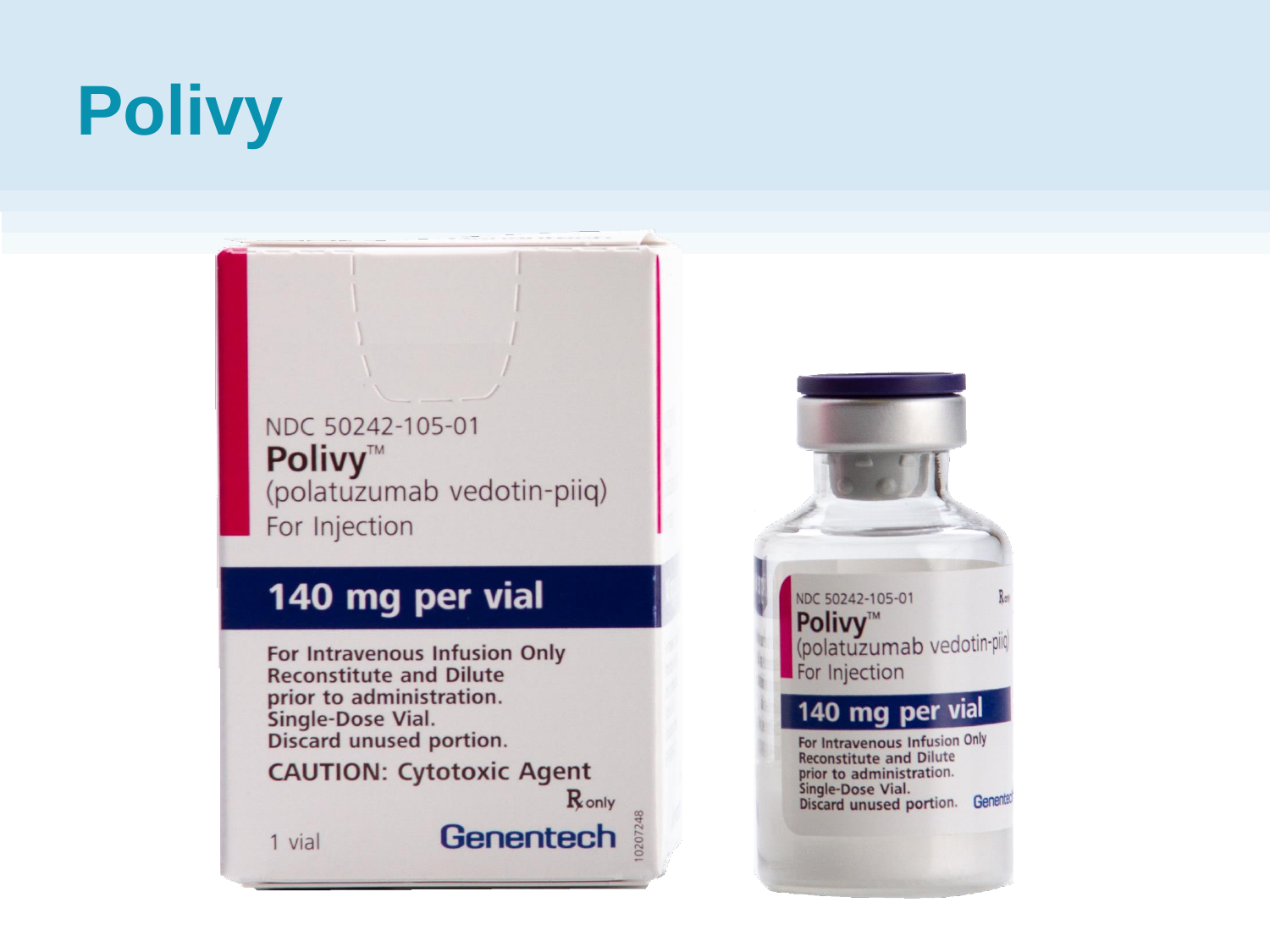#### **Indication**

**In combination with bendamustine and a** rituximab product for the treatment of relapsed or refractory **diffuse large B-cell lymphoma** after at least 2 prior therapies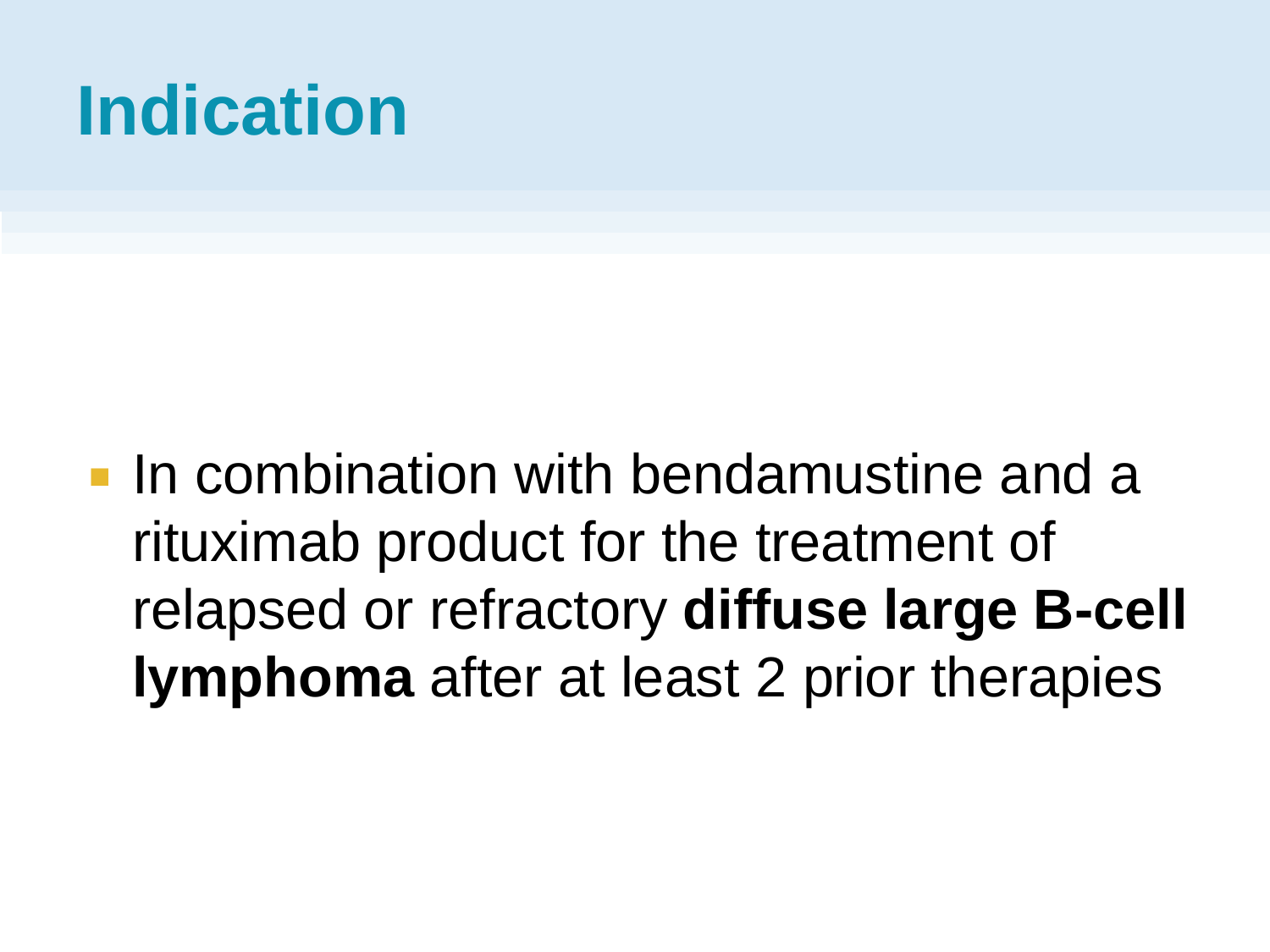#### **Dosage & Administration**

- **Pre-medicate** with antihistamine and antipyretic ≥30–60mins prior to dosing
- Give by **IV infusion**
- Initially 1.8mg/kg over 90mins every 21 days for 6 cycles; if tolerated, may give subsequent doses over 30mins
- **Dose modifications for adverse reactions:** see full labeling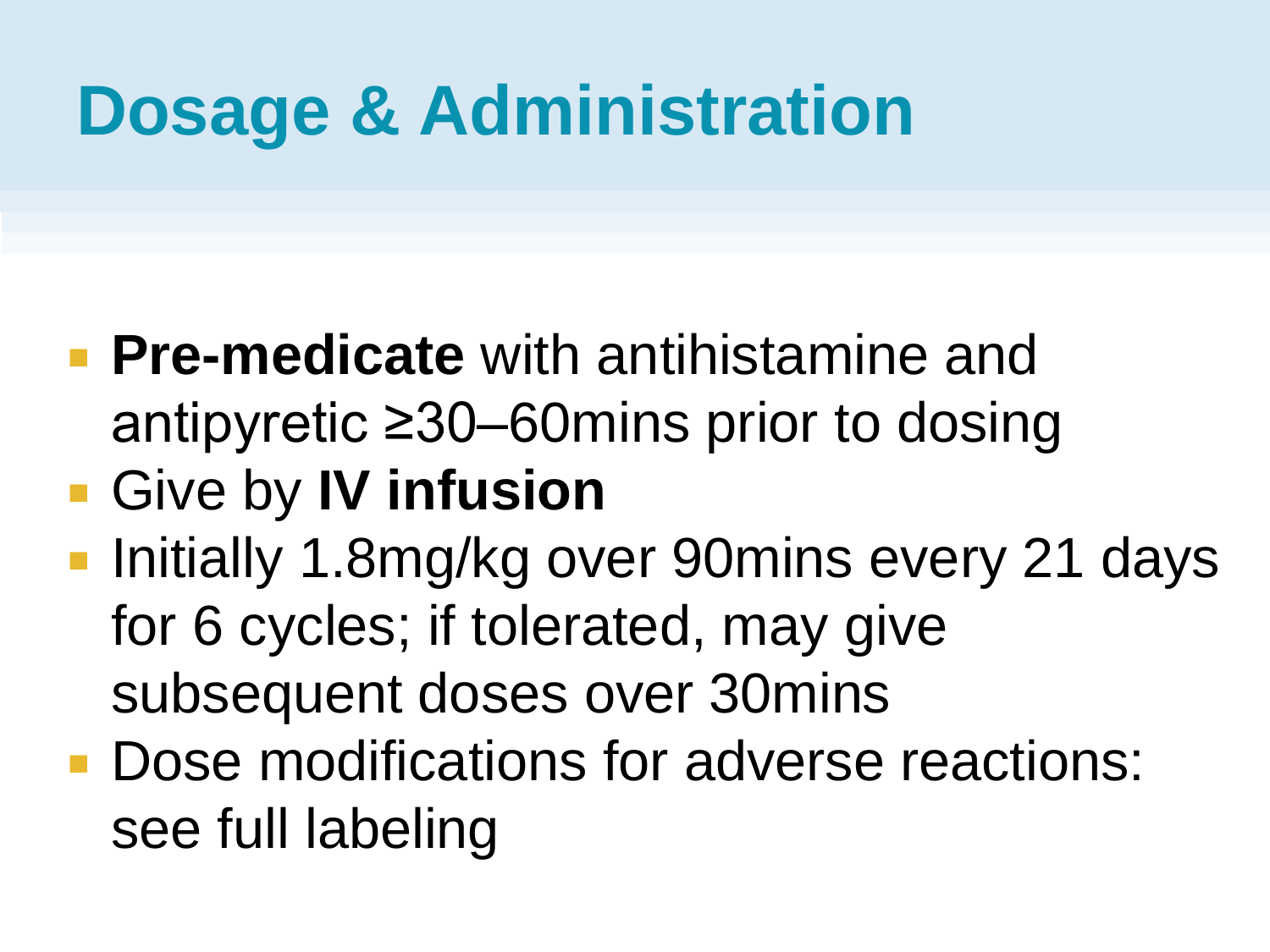### **Considerations for Special Populations**

- **Pregnancy:** Embryo-fetal toxicity; exclude status prior to initiation
- **Nursing mothers:** Not recommended (during and for ≥2 months after last dose)
- **Pediatric:** Not established
- **Elderly:** Number of patients aged 65 years and older was not sufficient to determine whether they respond differently
- **Hepatic impairment:** Avoid administration in patients with moderate to severe impairment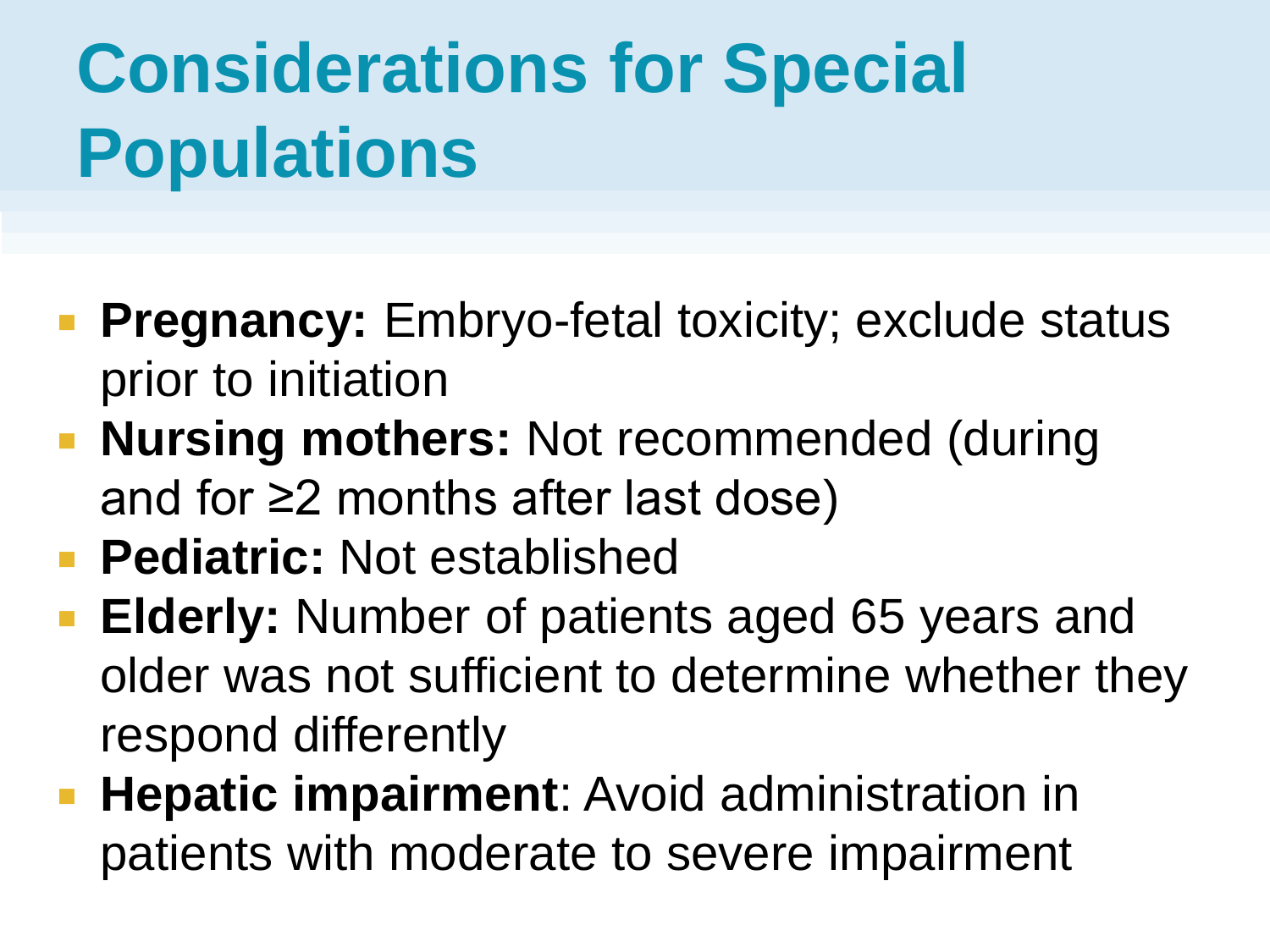#### **Warnings/Precautions**

- **Monitor for peripheral neuropathy**; interrupt, reduce dose, or discontinue based on severity if **OCCUIS**
- **Monitor CBCs during treatment; interrupt, reduce** dose, or discontinue if **cytopenias** occur; consider granulocyte colony stimulating factor prophylaxis
- Monitor closely for **tumor lysis syndrome**, serious/fatal **infections** (eg, sepsis, pneumonia, herpes, CMV); give prophylaxis for *Pneumocystis jiroveci* pneumonia and herpes virus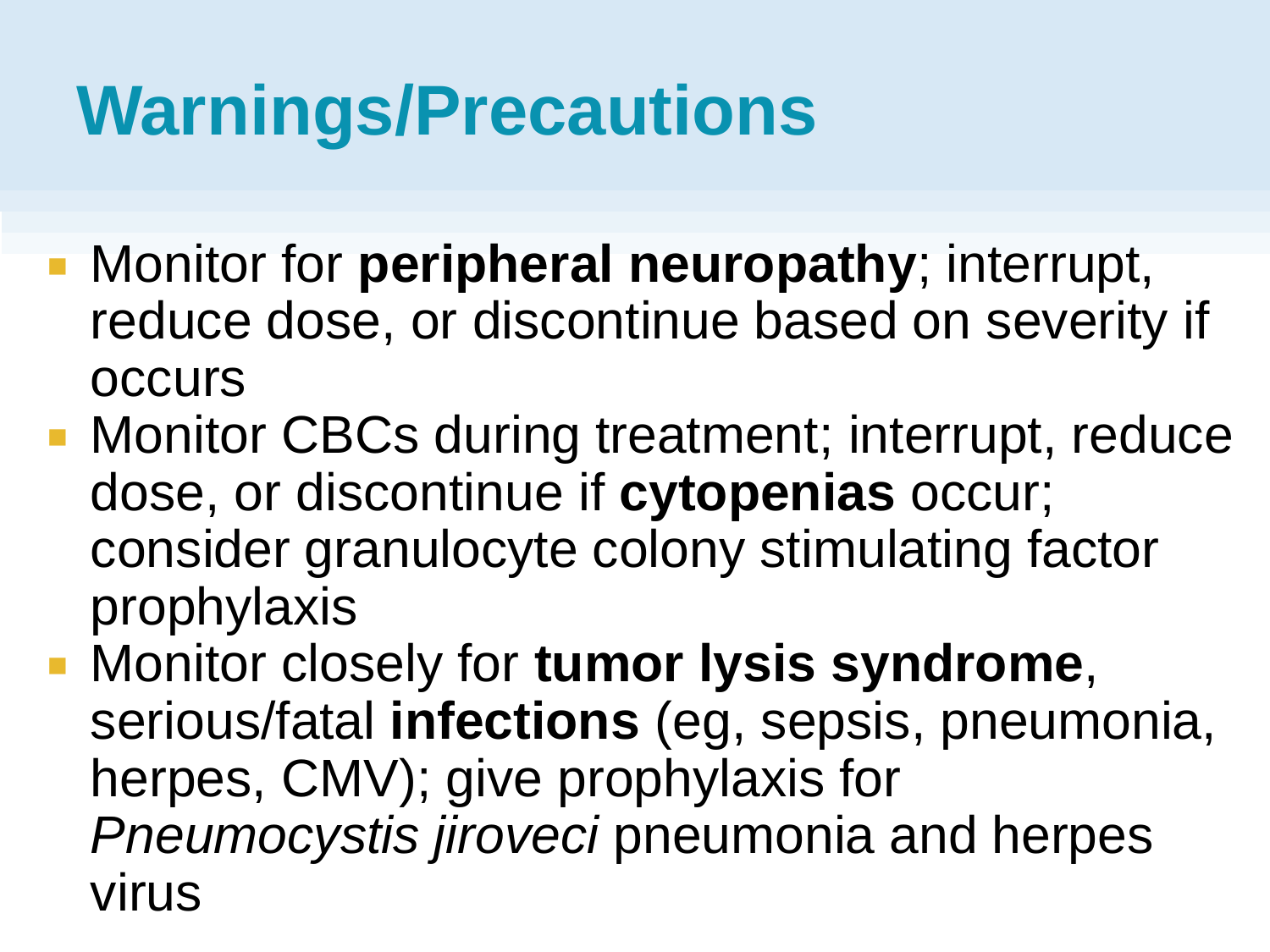#### **Warnings/Precautions**

- Monitor closely for **infusion-related reactions**; interrupt and treat if occurs; permanently discontinue based on severity
- **EXPLEX INDITION In A Monitor for progressive multifocal leukoencephalopathy** (PML); withhold if suspected and permanently discontinue if confirmed
- Risk of **hepatotoxicity**; monitor LFTs
- **Advise patients on use of effective contraception** during and for ≥3 months (females) and ≥5 months (males w. female partners) after last dose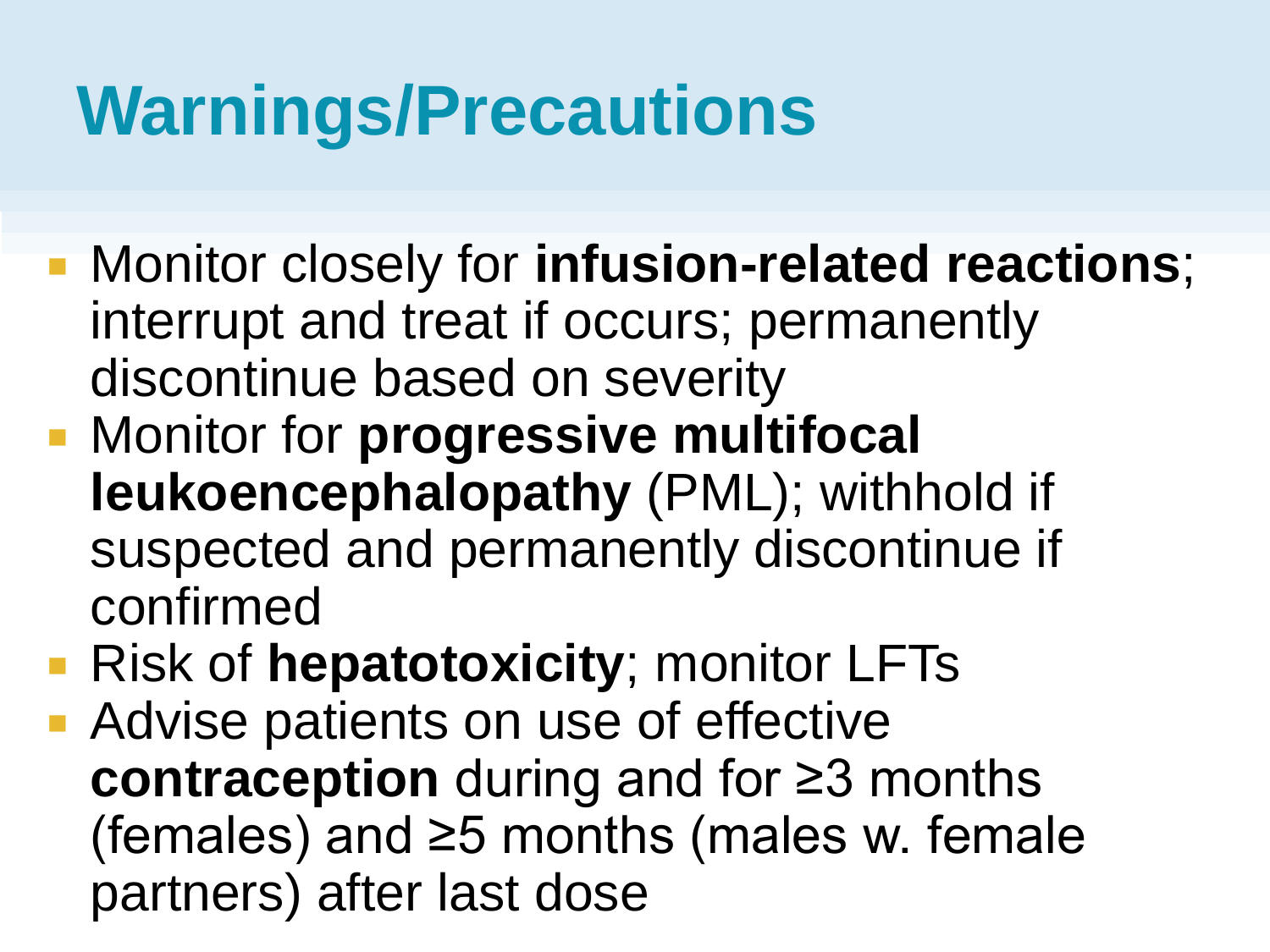#### **Interactions**

- May be potentiated by strong **CYP3A4 inhibitors**; monitor for toxicity
- May be antagonized by strong **CYP3A4 inducers**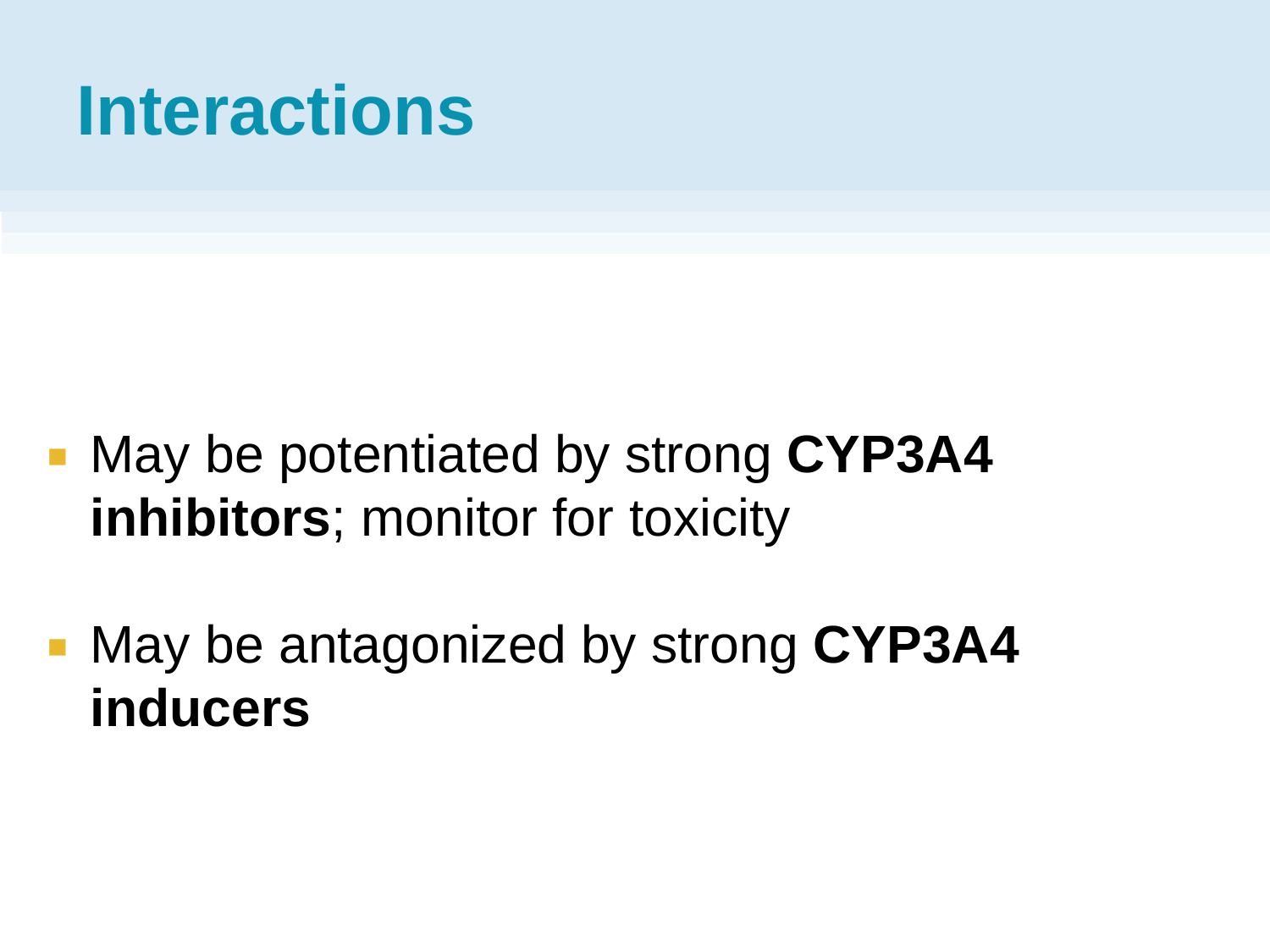#### **Adverse Reactions**

- **Most common** (≥20%): neutropenia, thrombocytopenia, anemia, peripheral neuropathy, fatigue, diarrhea, pyrexia, decreased appetite, and pneumonia
- **Also**: infusion-related reactions, infection, tumor lysis syndrome, PML, hepatotoxicity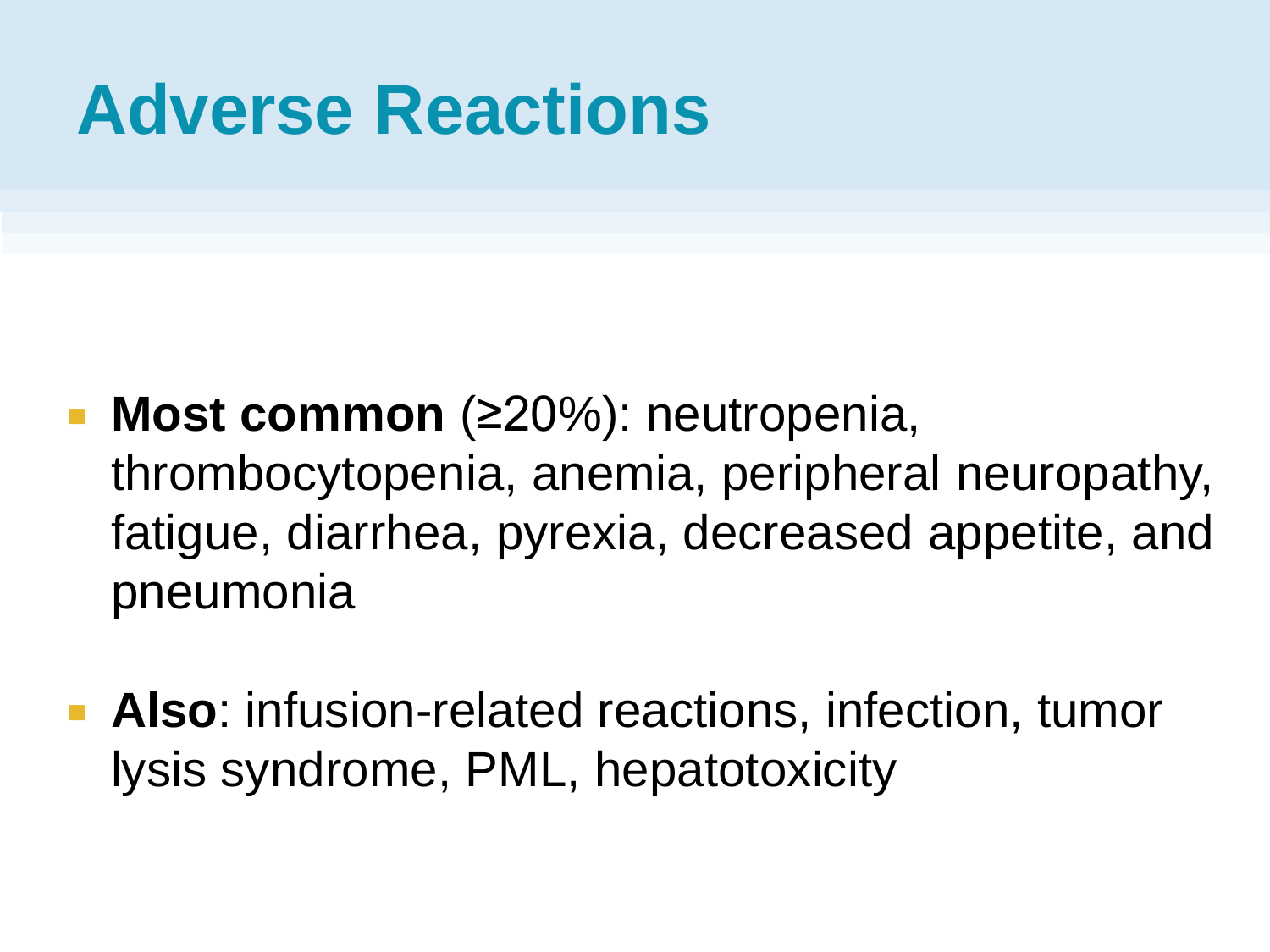#### **Mechanism of Action**

■ Polatuzumab vedotin-piiq is a CD79b-directed antibody-drug conjugate consisting of **3 components**: 1) the humanized immunoglobulin G1 (IgG1) **monoclonal antibody** specific for human CD79b; 2) the small molecule anti-mitotic agent **MMAE**; and 3) a **protease-cleavable linker** maleimidocaproyl-valine-citrulline-p aminobenzyloxycarbonyl (mc-vc-PAB) that covalently attaches MMAE to the polatuzumab antibody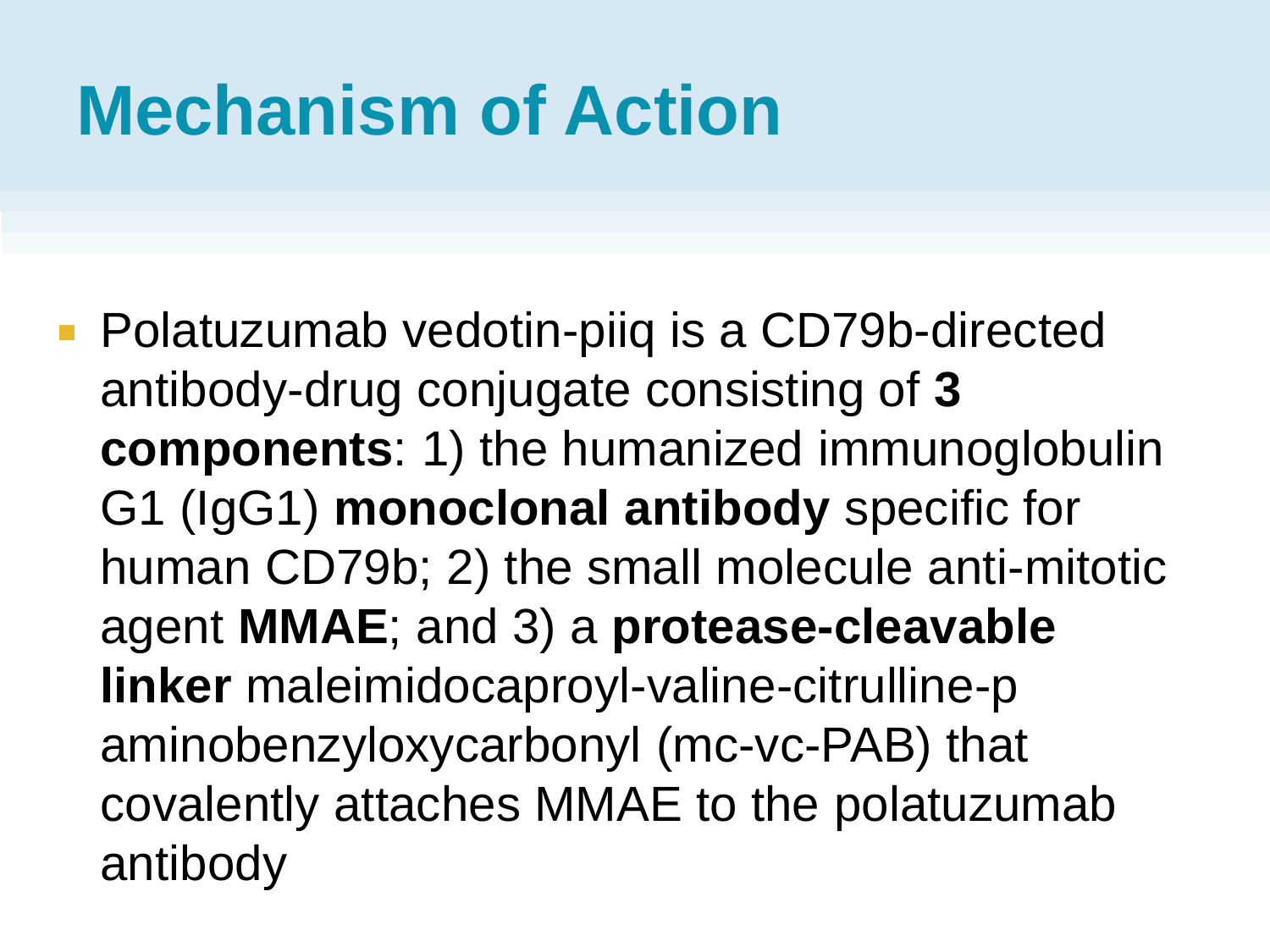#### **Mechanism of Action**

- The monoclonal antibody binds to CD79b, a Bcell specific surface protein, which is a component of the B-cell receptor
- **Upon binding CD79b, polatuzumab vedotin-piiq is** internalized, and the linker is cleaved by lysosomal proteases to enable intracellular delivery of MMAE
- **MMAE binds to microtubules and kills dividing** cells by inhibiting cell division and inducing apoptosis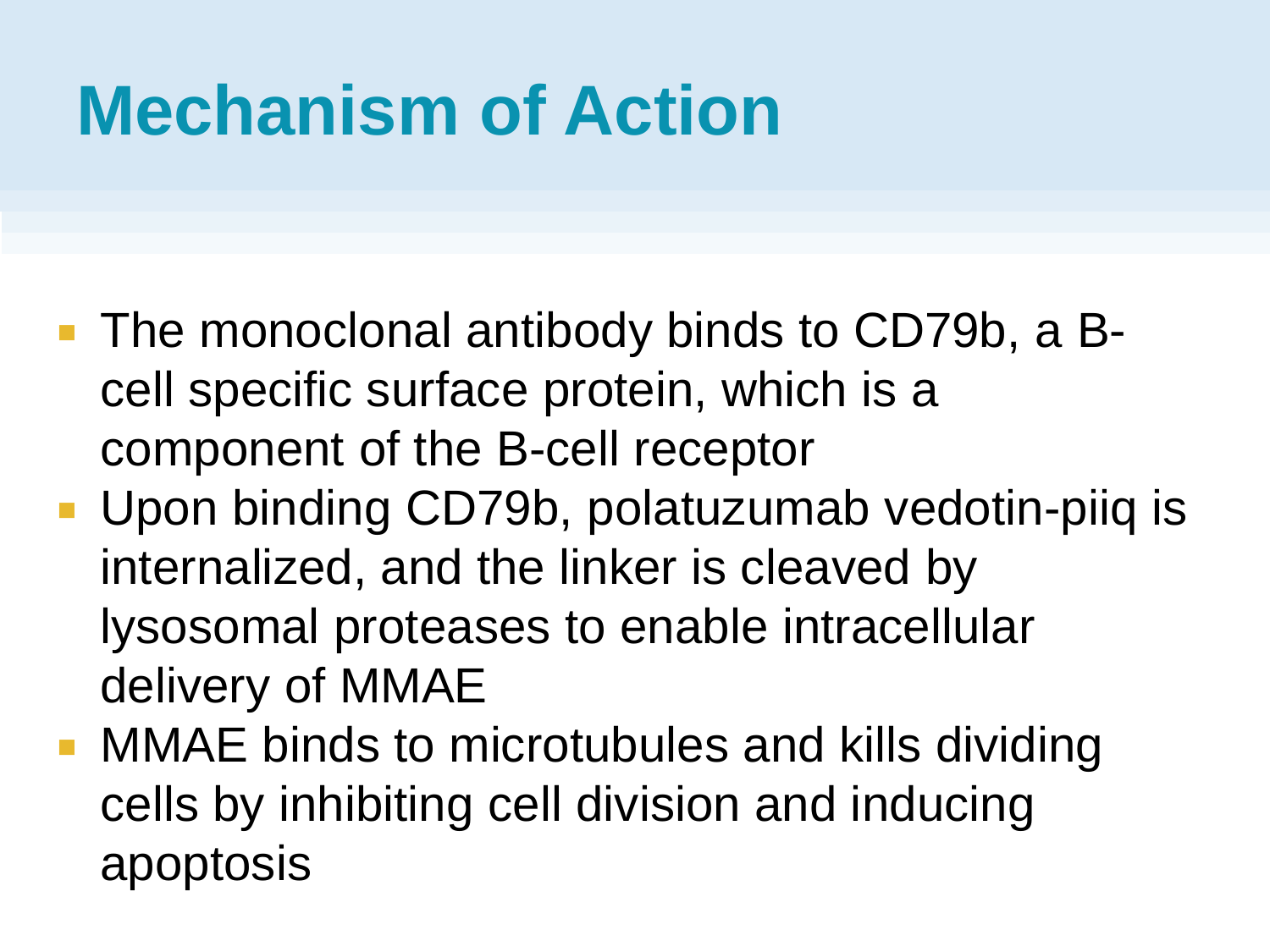#### **Clinical Studies**

- The efficacy of Polivy was evaluated in an openlabel trial that included 80 patients with relapsed or refractory DLBCL
- **Patients were randomized to receive either Polivy in** combination with bendamustine and a rituximab product (BR; n=40) or BR alone (n=40) for six 21 day cycles
- **Efficacy was based on complete response (CR) rate** at the end of treatment and duration of response (DoR), as determined by an independent review committee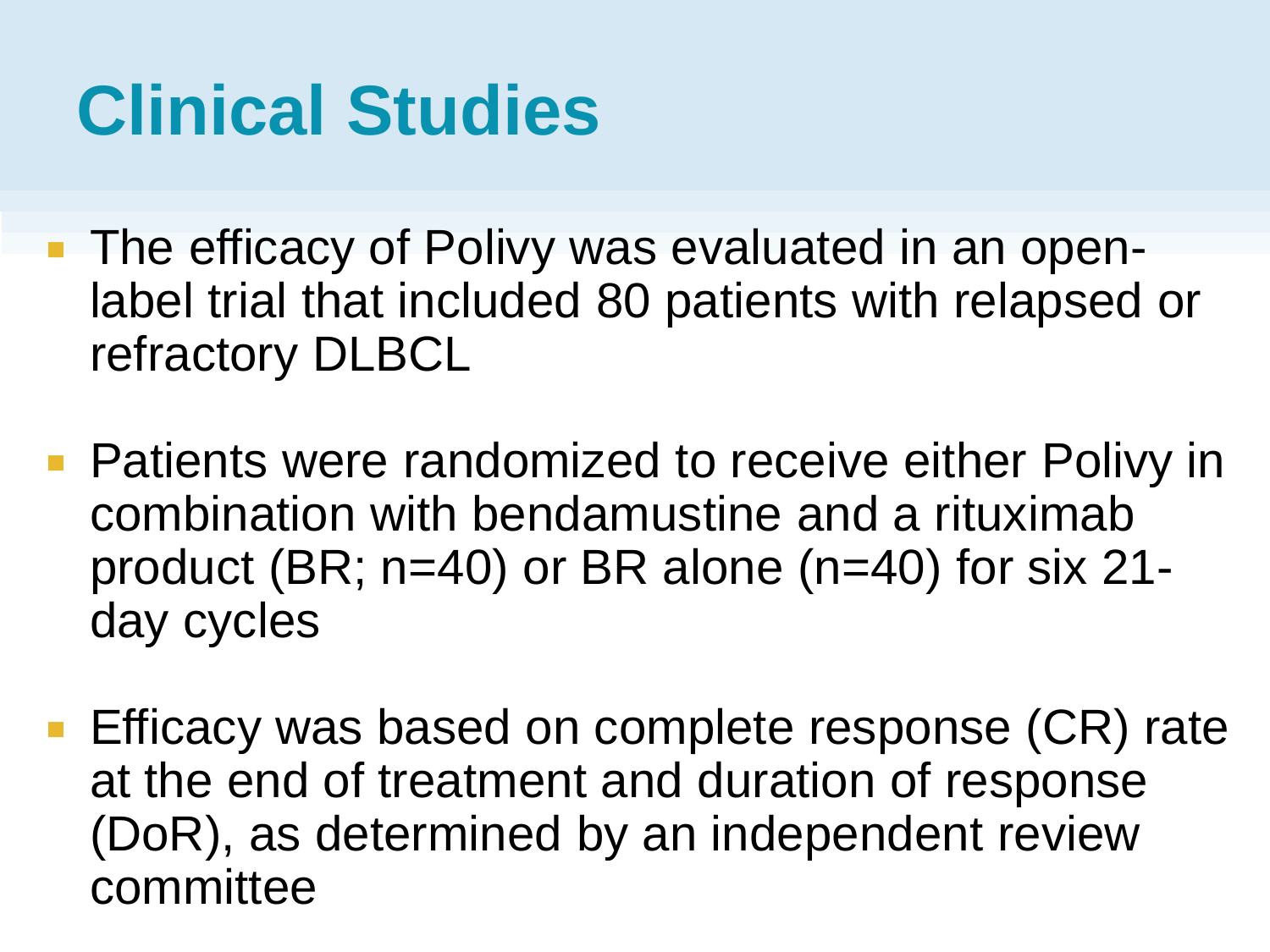#### **Clinical Studies**

- **Complete response rate:** 40% for Polivy plus BR vs 18% for BR alone (difference in CR rates: 22%)
- **Of the 25 patients who achieved a partial or** complete response to **Polivy plus BR**, 16 (64%) had a DoR of at least 6 months and 12 (48%) had a DoR of at least 12 months
- **IF In the BR arm, of the 10 patients who achieved a** partial or complete response, 3 (30%) had a DoR of at least 6 months, and 2 (20%) had a DoR of at least 12 months